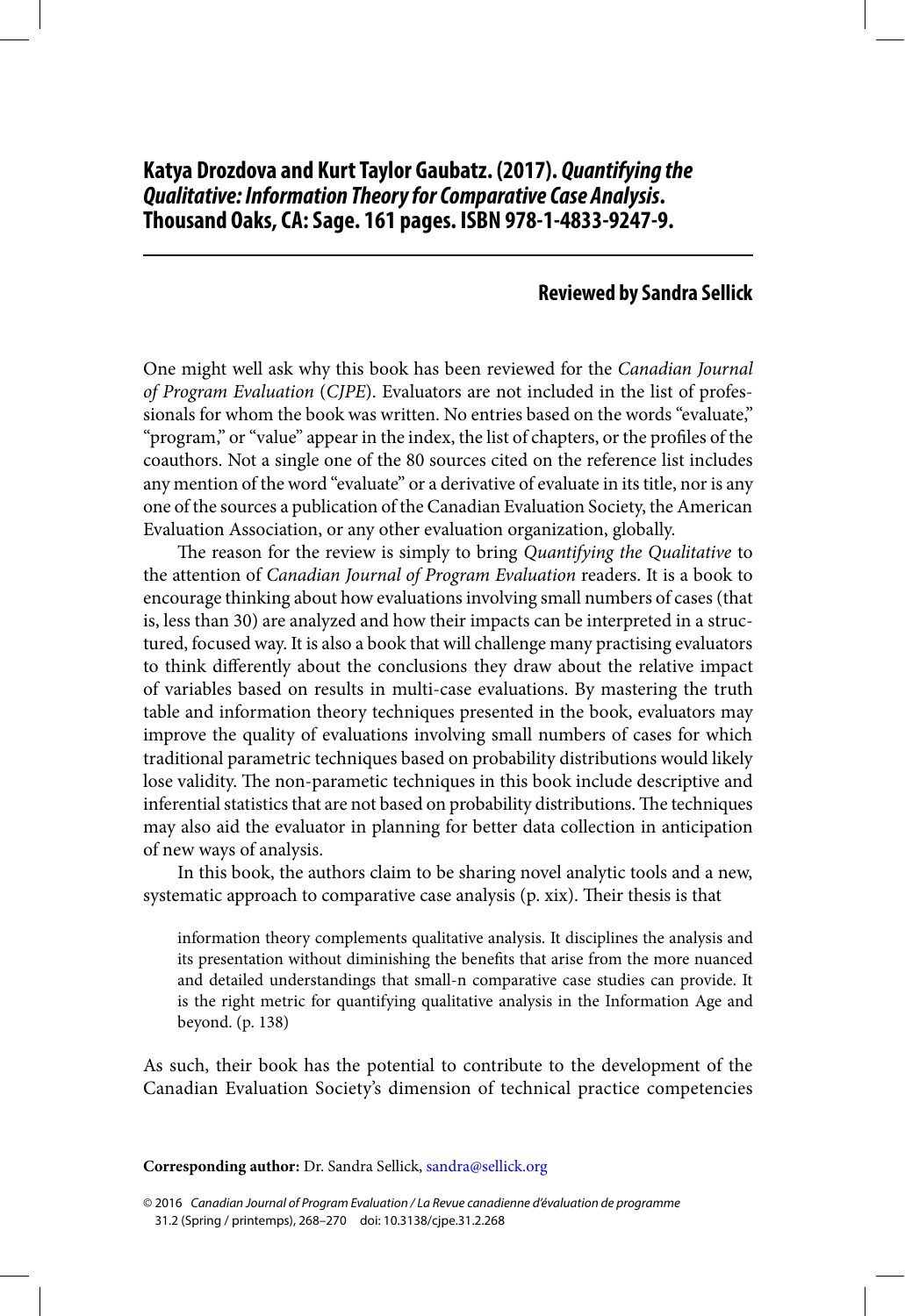<span id="page-1-0"></span>for evaluators, one of the dimensions recognized for the Canadian professional designation of a credentialed evaluator. These competencies were adapted from the work of [King and colleagues \(2001\)](#page-2-0). Specific competencies that could be developed by mastering the techniques described in this book include technical practice competencies 13 through 15: assessing trustworthiness of data; analyzing and interpreting data; and drawing conclusions and making recommendations (Canadian Evaluation Society, 2016). These potential outcomes are very exciting.

 Drozdova and Gaubatz's book was designed as a reference for policy-makers and practitioners and as a textbook for graduate and undergraduate students studying policy development, research methods, and statistics. At 161 pages, it is a slim volume including eight chapters liberally illustrated with tables and figures. The chapters begin with information theory and the method of structured-focused comparison and are followed by chapters on the information revolution, case selection, the information method, three case examples of information metrics at work, and sensitivity analysis. A chapter on qualitative case analysis, which the authors describe as "a popular and powerful approach to understanding and visualizing the patterns of co-occurrence among variables in a small-n study" (p. 115) precedes the concluding chapter. If this sounds intriguing, it is. Evaluators with a preference for qualitative methods will definitely find this book an enlightening read with implications for their praxis.

 An added feature of this book is access to two online resources: an Excel workbook with formulas and explanatory notes and R code with a data set. For users with an interest in R code and/or Excel for calculating statistics, these links may be quite useful, but some prior training or study in the use of R code and Excel for inferential statistics would be a valuable prerequisite.

The authors of Quantifying the Qualitative are both academics. Katya Drozdova is an assistant professor of political science in the School of Business, Government, and Economics at Seattle Pacific University. Her research interests include national and international security, countering terrorist networks, and improving success rates in complex and hostile environments. Kurt Gaubatz, is an associate professor in the graduate program in international studies at Old Dominion University, where he teaches courses in international relations, international law, research methods, and advanced statistics. Gaubatz (2015) is also the author of A Survivor's Guide to R.

The case studies Drozdova and Gaubatz have chosen as examples for this book reflect compelling environments in which the measurement of uncertainty between independent and dependent variables contributes to operational strategies and policy-making. When they present an example of their analysis techniques using binary data on dependent and independent variables in seven cases of coercive diplomacy or eight regions of tropical forest cover in Ecuador, the evaluator/reader should see the potential for applying the same techniques to his or her own projects whether they involve five villages, 10 schools, or 16 restorative justice cases.